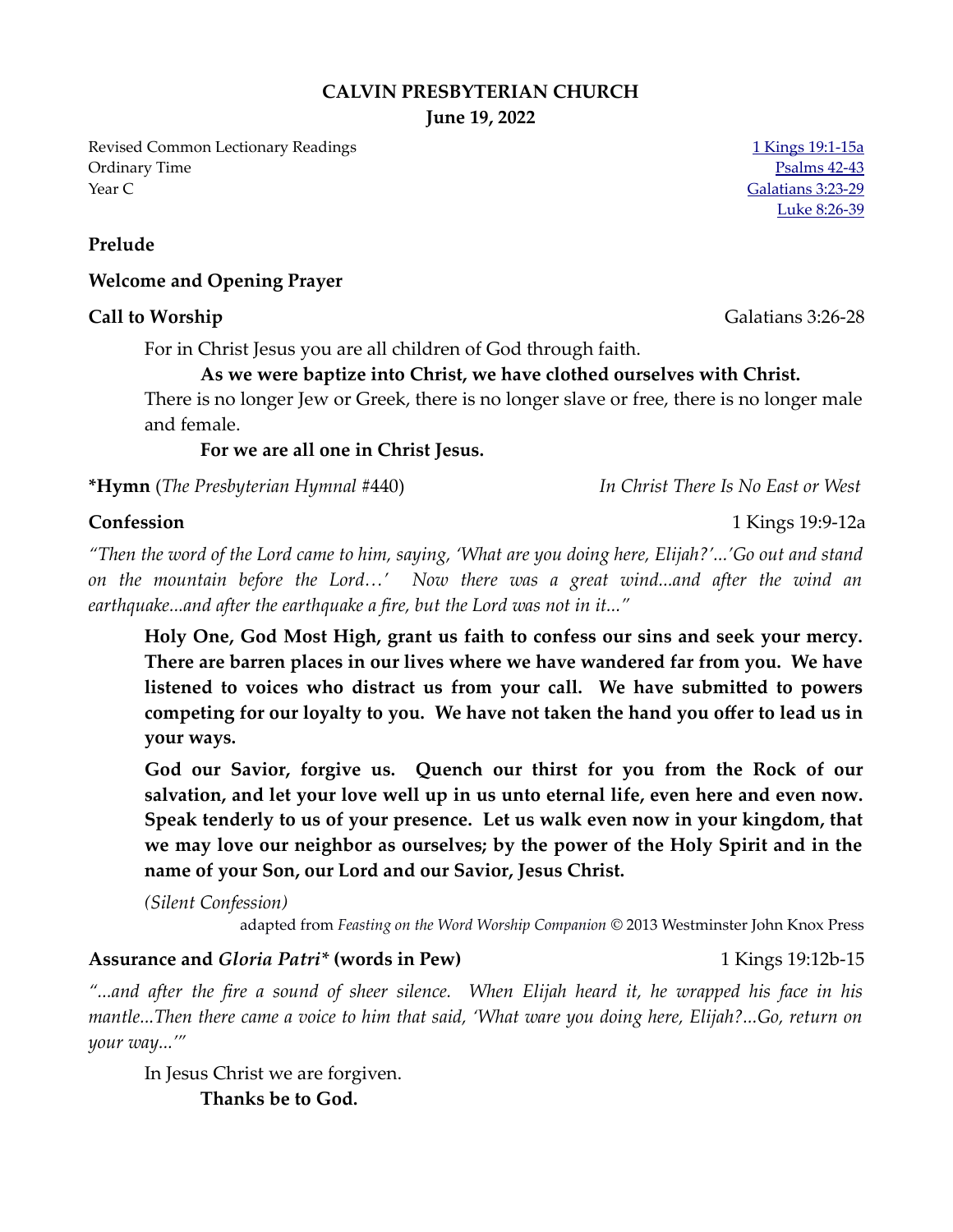**Scripture** Galatians 3:23-29 Pew Bible p. 189 (New Testament)

*This is the word of the Lord.* **Thanks be to God.**

**\*Hymn** (*Glory To God* Hymnal #761) *Called as Partners in Christ's Service* 

### **Presentation**

## **Scripture**

"It is that very Spirit bearing witness with our spirit that we are children of God, and if children, then heirs, heirs of God and joint heirs with Christ."

– Romans 8:16-17

# **Profession of Faith**

*Renunciations and Affirmation*

Trusting in the gracious mercy of God, do you turn from the ways of sin and renounce evil and its power in the world? **I do.**

Do you turn to Jesus Christ and accept him as your Lord and Savior, trusting in his grace and love?

### **I do.**

Will you be Christ's faithful disciple and member of his church, obeying his Word and showing his love?

## **I will, with God's help.**

Confirmand: We believe in God –

**ALL: We believe that God loves us; We believe that God will always listen to us and will protect us; We believe that God is the ruler and creator of all and we love that He still tries to get closer to us even though we could never be anywhere near him in love and compassion.**

Confirmand: We believe in Jesus –

**ALL: We believe that Jesus is the Son of God and that he sacrificed himself for us; We believe that Jesus is God in human form who came to teach us about God and how much God loves us; We believe that Jesus will always forgive us when we do bad things and love us no matter what.**

Confirmand: We believe in the Holy Spirit –

**Sermon** *No Longer...But Now*  **Recognition of Confirmand**  Matt Gorvett **National Structure in the Structure of American** Structure in the Matt Gorvett

*Affirmation of Faith (Congregation and Confirmands)*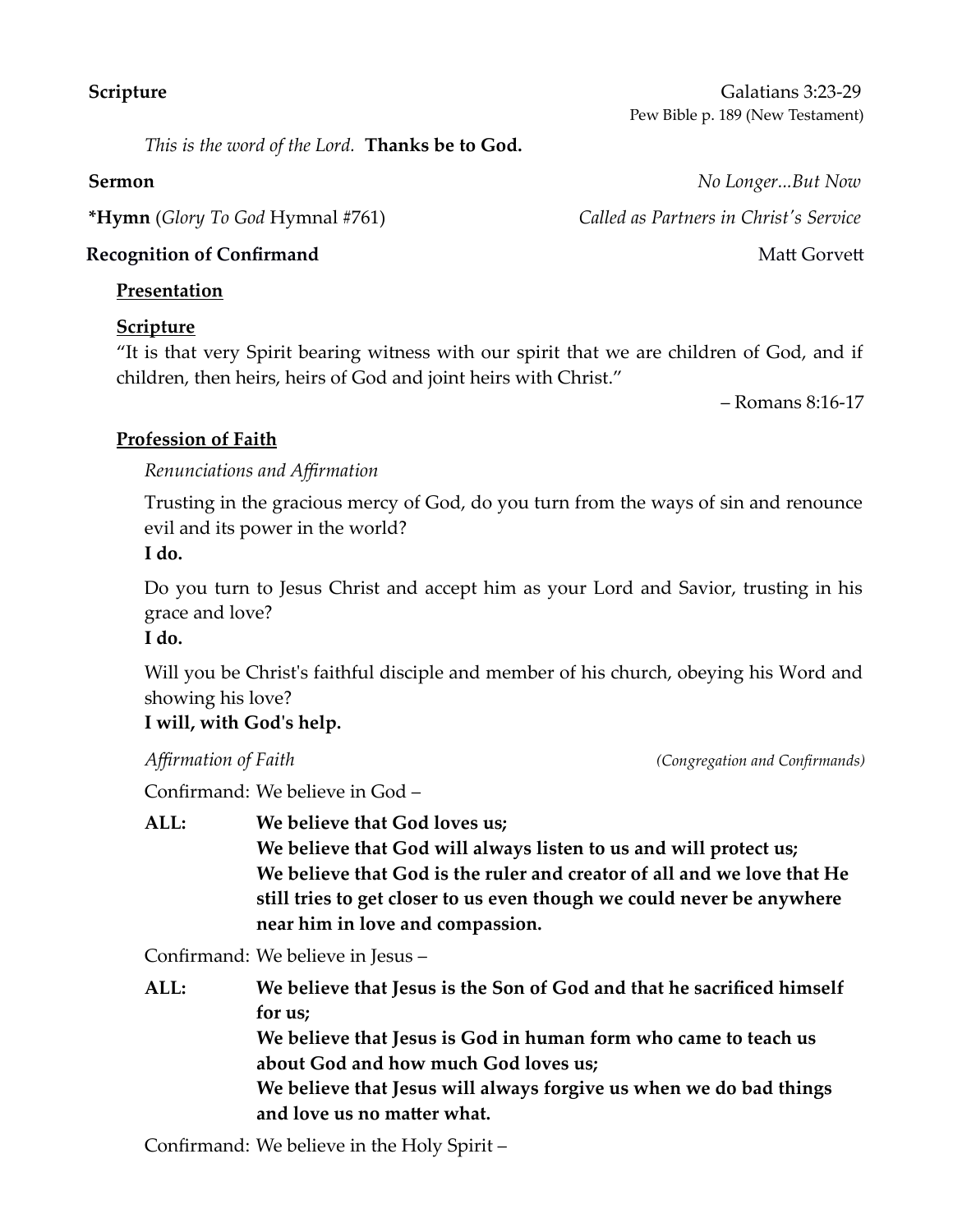**ALL: We believe that the Holy Spirit is with us all the time; We believe that the Holy Spirit helps us stay away from sin; We believe that the Holy Spirit is the way God works through us and with us.**

Confirmand: We experience a New Life as Christians –

**ALL: We believe the Bible is the word of God and teaches us about all of this; We believe that the Bible is the story of God and a guide on how to live faithfully and always has guidance and wisdom for us; We believe that prayer is a conversation with God that allows us to gain a deeper bond with God and helps us with difficult decisions and tasks in our life; We believe the Church is where we experience God's love. In the church we are accepted and loved for who we really are – even when we do things that are wrong; We believe that the church helps you learn about and appreciate God; We believe that the church is like a family and because of Jesus we are all God's children.** Confirmand: Jesus said to Thomas, 'Because you have seen me, you have believed, blessed are those who have not seen and yet believe.' Paul wrote to the Church at Ephesus, "For by grace you have been saved through faith, and this is not your own doing; it is the gift of God." **ALL: Lord, we rejoice that we belong to you. We are your people. "We love, because you first loved us." We respond in faith to your love. Help our faith to grow as we live with**

*(To the New Member)*

You have publicly professed your faith. Will you devote yourself to the church's teaching and fellowship, to the breaking of bread and the prayers? **I will, with God's help.**

## **Prayer**

## **Welcome and Passing of the Peace**

Pastor: May the peace of the Christ be with you.

**you here and in our daily lives.**

**ALL: And also with you.**